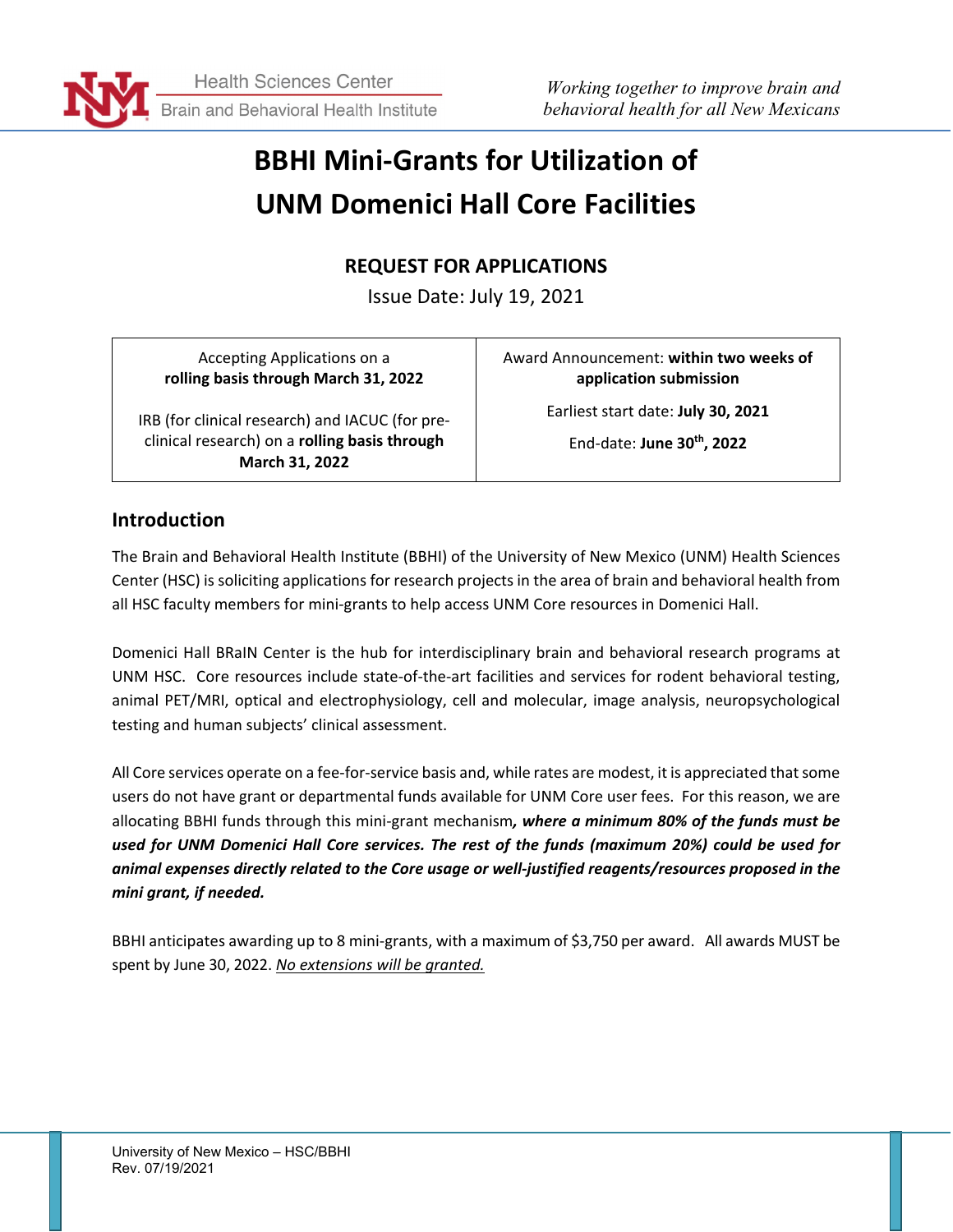#### **Eligibility and Project Requirements**

- Principal Investigators for these mini-grants *must* be members of the UNM HSC faculty (tenured/tenure-track, research faculty, or clinician educator) with a minimum 0.5 FTE. Successful projects will exemplify the BBHI research mission of developing basic, clinical or translational research to improve brain and behavioral health of New Mexicans of all ages.
- All investigators selected to receive funding will be expected to submit a short Final Progress Report at the end of the funded project, detailing how the mini-grant advanced progress on their research projects, expenditures, and any submitted publications and grant applications (pending or funded) relating to the mini-grant. Any publications or grants funded based on the work supported by BBHI mini-grant, within the five (5) years after the end of the BBHI mini-grant, must be reported to BBHI administration, which will help keep track of the success of the BBHI minigrant program.
- If investigators have received a previous BBHI mini-grant, the Final Progress Report must be submitted and approved, before a new mini-grant application will be considered from the same research team.
- For clinical research, proof of the IRB submission in Click-IRB (needs to be submitted at the minimum and in a pre-review status in Click to be eligible) is required prior to the application deadline. For pre-clinical animal research projects, IACUC approval is required.
- Preference is given to early stage investigators and researchers without established NIH track record. However, both junior and senior investigators are eligible.

#### **Evaluation Criteria and Review**

Applications will be brief and reviewed with quick turn-around time. All applications will be reviewed for both scientific quality and programmatic relevance.

The following criteria will be used in evaluating these proposals:

- 1. Scientific quality with focus on brain & behavioral health
- 2. Potential for pilot data to lead to new extramural funding
- 3. Utilization of BBHI resources located at Domenici Hall
- 4. Financial Need (documented lack of grant or departmental support)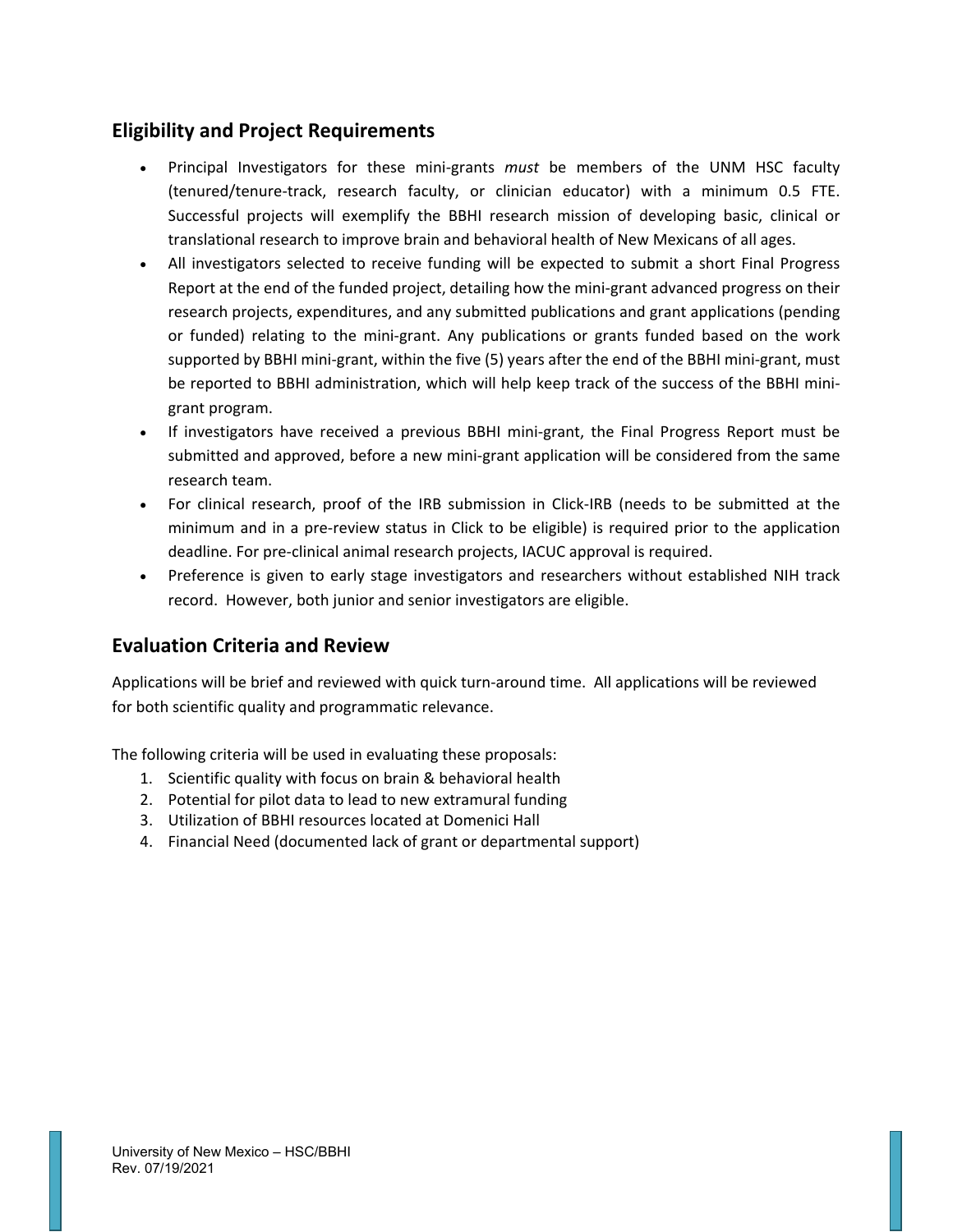#### **Budget Guidelines**

Meeting with the BBHI Animal Imaging Core Director, Surojit Paul [\(spaul@salud.unm.edu\)](mailto:spaul@salud.unm.edu) for consultation and planning purposes in the effective use of BBHI Core services utilization for your research proposal is required.

Mini grants can *only* be used to pay for UNM Domenici Hall core user fees (80% of the total budget) and research expenses (20% of the total budget) directly related to the study conducted at the core facility. No other expenses (such as salaries etc.) are permitted from this program.

The following **UNM Domenici Hall Research Cores** are included:

- **Animal MRI Core:** Provides structural and functional MRI in animal models with a 7T 37 cm bore MR scanner. Combined PET/MRI imaging is now also available. Please contact Dr. Surojit Paul [\(SPaul@salud.unm.edu\)](mailto:SPaul@salud.unm.edu) for current rates.
- **Clinical Neuropsychology and Stimulation** (Center for Brain Recovery and Repair): Offers advanced neuropsychological testing, transcranial direct current stimulation, EEG, and technical support for functional near-infrared spectroscopy.
- **Image Analysis Core:** Workstations for MRI, histological, MEG analysis
- **Preclinical Assessment Core** (Center for Brain Recovery and Repair): Optical core offers four workstations to measure in vitro and in vivo measurements of cellular activity. Advanced behavioral testing facilities for rodents are also available.
- **Quanterix HD-X Analyzer**: The Simoa HD-X Analyzer™ is the latest model of the fully automated Simoa bead-based immunoassay platform. Reengineered, the platform's ultrasensitivity and dependability empower researchers with 1000x greater sensitivity than traditional immunoassays. HD-X Analyzer can be used to measure biomarkers in human and animal samples (serum, plasma, CSF, and brain lysates). Please contact Dr. Kiran Bhaskar [KBhaskar@salud.unm.edu](mailto:KBhaskar@salud.unm.edu) for services available.

Costs *not* covered under these awards:

- Faculty salaries
- Postdoctoral salaries
- Non-HSC staff salaries
- Graduate student support (stipends, tuition, etc.)
- Administrative or office supply costs (office supplies, paper, ink, telephone, etc.)
- Meals or hospitality (i.e., no food, beverages, or alcohol)
- Travel (per diem, hotel, rental car, mileage, flights, etc.)
- Equipment >\$5,000 (items <\$5,000 are at the discretion of the committee and can be removed from the budget)
- Computers, laptops, tablets
- Monetary incentives to clinics or providers (e.g. recruitment bonus)
- Other items typically supported by indirect costs (publication costs, printing/duplication costs)

For questions regarding Domenici Hall Cores, please contact Faith Ann Brandt [\(faithann@salud.unm.edu\)](mailto:faithann@salud.unm.edu).